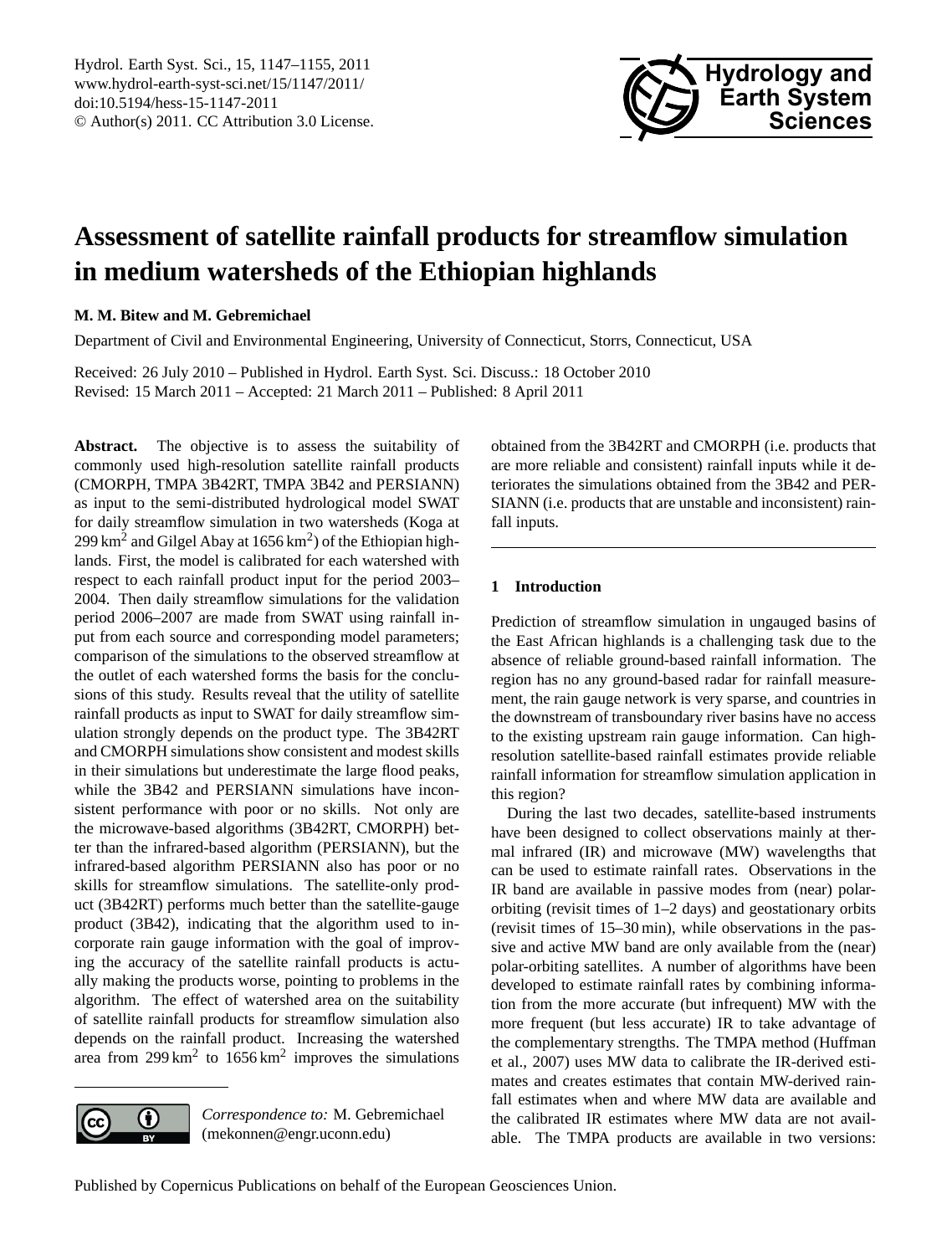real-time version (3B42RT) and post-real-time research version (3B42). The main difference between the two versions is the use of monthly rain gauge data for bias adjustment in the post-real-time research product. The 3B42 products are released 10–15 days after the end of each month, while the 3B42RT are released about 9 h after overpass. The CMORPH method (Joyce et al., 2004) obtains the rainfall estimates from MW data but uses a tracking approach in which IR data are used only to derive a cloud motion field that is subsequently used to propagate raining pixels. The PERSIANN method (Sorooshian et al., 2000) uses a neural network approach to derive relationships between IR and MW data which are applied to the IR data to generate rainfall estimates. The resolutions of these (often dubbed as 'high-resolution') products are 0.25◦ and 3 hourly, although finer resolutions are also available for CMORPH and PER-SIANN. Besides these widely known products, there are also other high-resolution products, such as, Hydro-estimator (Scofield and Kuligowski, 2003), NRL-blended (Turk and Miller, 2005), PMIR (Kidd and Muller, 2009), and GSMaP (Ushio and Kachi, 2009).

It is well known that the satellite rainfall values are just estimates that are subject to a variety of error sources (gaps in revisit times, poor direct relationship between remotely sensed signals and rainfall rate, atmospheric effects that modify the radiation field) and require a thorough validation. The validation efforts can be grouped into two categories. The first is the direct comparison of the satellite rainfall estimates to the rain gauge networks and ground-based radar estimates (Dinku et al., 2007, 2008; Hirpa et al., 2010; Bitew and Gebremichael, 2010). The second is the evaluation of satellite rainfall estimates based on their predictive ability of streamflow rate in a hydrological modeling framework. This has two advantages. One, since the evaluation is performed at the watershed scale, it is not subject to the scale discrepancy problem that arises when using rain gauge data for validation. Two, the satellite rainfall estimates are evaluated with respect to a specific application, as a driving input variable in a hydrologic model.

The purpose of this study is to assess the capability and limitation of satellite rainfall products as input into a hydrological model for streamflow simulation in a mountainous and medium-size watershed in Ethiopia, for four different satellite rainfall products and two different watershed sizes. This study is limited to the following specific cases: the Soil and Water Assessment Tool (SWAT) hydrological model, two watersheds  $(299 \text{ km}^2, \text{ and } 1656 \text{ km}^2)$ , and four satellite precipitation products (TMPA 3B42, TMPA 3B42RT, CMORPH, and PERSIANN). SWAT is a semi-distributed hydrological model widely used for research and application according to Gassman et al. (2007) over 250 peerreviewed journal articles existed by 2007 on SWAT-related work. SWAT was also successfully used to model Ethiopian Highland watersheds in previous studies (e.g., Easton et al., 2010).



**Fig. 1.** The study region in Ethiopian highlands consisting of two adjoining watersheds: Koga (299 km<sup>2</sup>) and Gilgel Abay (1656 km<sup>2</sup>). Also shown are satellite rainfall grids ( $0.25^\circ \times 0.25^\circ$ ) and locations of four rain gauge stations in the study region, and two stream gauge stations at the outlets of the watersheds.

### **2 Data and method**

#### **2.1 Study region**

The study region consists of two gauged adjoining watersheds (Koga and Gilgel Abay) in the Ethiopian part of the East African highlands (Fig. 1). Koga watershed has a drainage area of 299 km<sup>2</sup> and is located within  $37°2'$  E- $37°20'E$  and  $11°8'N-11°25'N$ , and Gilgel Abay has a drainage area of  $1656 \text{ km}^2$  and is located within  $36°48'E$  $37°24'$  E and  $10°56'$  N– $11°23'$  N. The climate is semi-humid with a mean annual rainfall of 1300 mm, more than 70% of which falls in the summer monsoon season. The watersheds have similar landscape characteristics: complex topography with elevations ranging from 1890 m to 3130 m (for Koga), and 1880 m to 3530 m (for Gilgel Abay); land use characterized by cropland, pasture and forest shrubs (55%, 20%, and 25%, respectively for Koga, and 74%, 15%, and 11%, respectively, for Gilgel Abay), and soils characterized by clay, clay loam and silt loam (42%, 39%, and 19%, respectively for Koga, and 33%, 34%, and 33%, respectively, for Gilgel Abay). There are four rain gauges in the study region, and a stream gauge at the outlet of each watershed. These rain gauges were not used in the derivation of the TMPA 3B42 products.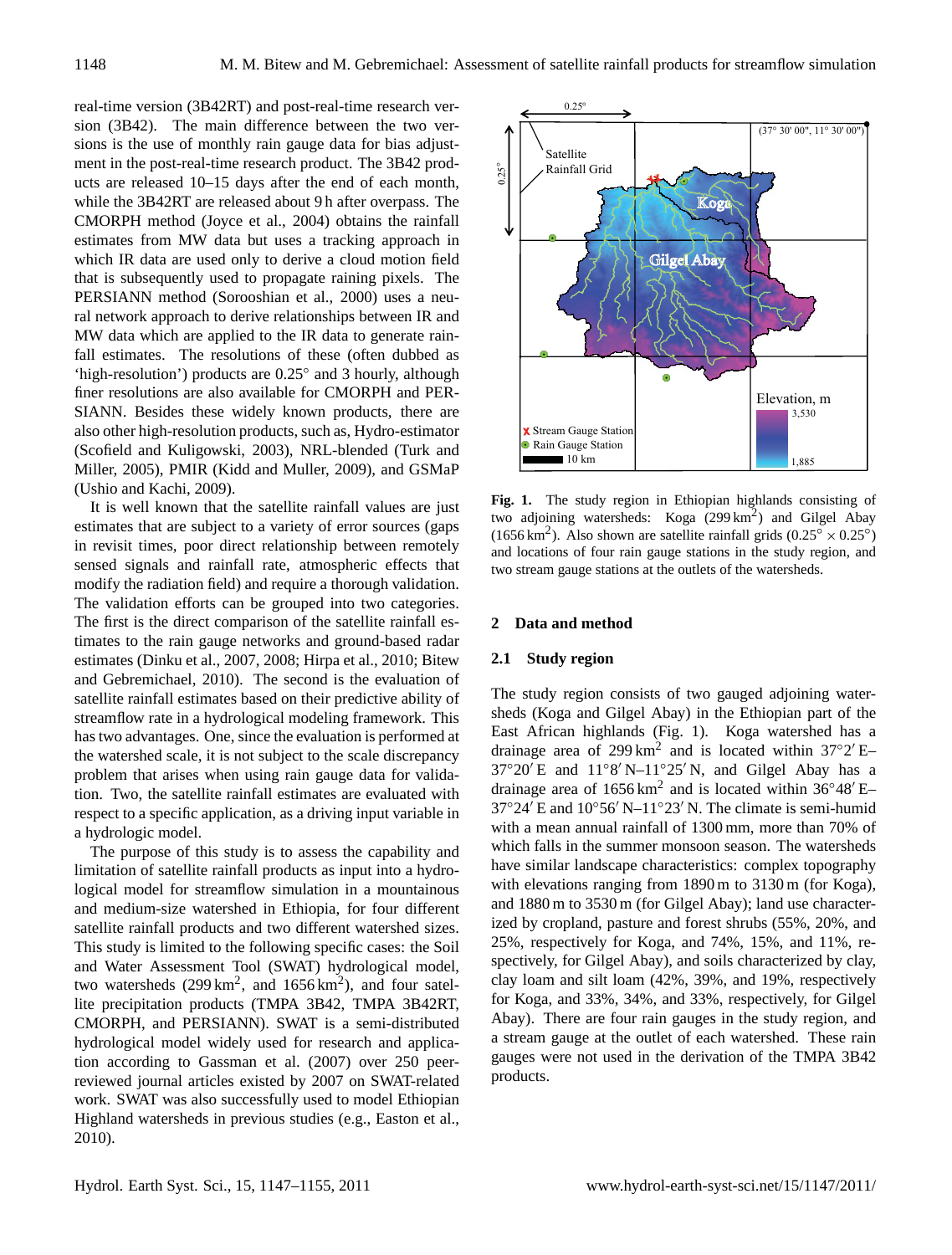

**Fig. 2.** Comparison of SWAT simulated (based on CMORPH, 3B42RT, 3B42, PERSIANN, and rain gauge network rainfall inputs, separately) and observed daily streamflow hydrographs during the calibration period of 2003 through 2004, for **(a, b)** Koga and **(c, d)** Gilgel Abay watersheds. In the legend, "Observed" indicates the observed streamflow, while the others (Rain Gauge, CMORPH, 3B42RT, 3B42, PERSIANN) indicate the source of rainfall data used in SWAT simulation.

## **2.2 Hydrological model and calibration**

## **2.2.1 SWAT hydrological model**

SWAT, developed by the United States Department of Agriculture (USDA) – Agricultural Research Service (ARS) (Arnold et al., 1998), is a continuous, semi-distributed hydrologic model that runs on a daily time step. Hydrologic response units (HRUs), defined by combinations of land cover and soil combinations, are the computational elements of SWAT. The daily water budget in each HRU is computed based on daily precipitation, runoff, evapotranspiration, percolation, and return flow from the subsurface and groundwater flow. Runoff volume in each HRU is computed using the Soil Conservation Service (SCS) curve number method (SCS, 1986). A complete description of the SWAT model can be found in Arnold et al. (1998). We obtained the following SWAT inputs: elevation data from the 30-m USGS NED digital elevation model dataset [\(http://hydrosheds.cr.usgs.gov\)](http://hydrosheds.cr.usgs.gov), soil texture from the FAO Soil and terrain data map of East Africa (SEA) dataset, land use from the Ethiopian Woody Biomass Inventory Strategic Planning Project, meteorological data from the nearby meteorological stations of the National Meteorological Agency of Ethiopia, and rainfall data from satellite rainfall estimates and rain gauge measurements.

## **2.2.2 Parameter specification and calibration**

Automatic calibration of all the SWAT model parameters could be time consuming and less practical (Eckhardt and Arnold, 2001). In order to reduce the number of calibration parameters, we performed sensitivity analysis using the LH-OAT method available within SWAT, which combines the Latin Hypercube (LH) sampling method with the One-factor-At-a-Time (OAT) method (Van Griensven et al., 2006). We found nine most sensitive parameters, and focused our automatic and manual calibration exercise on these parameters. Our objective function was maximizing the Nash-Sutcliffe efficiency between simulated and measured daily streamflow.

We calibrated the model parameters for each watershed and rainfall input source, separately, over a two-year period (2003–2004) by comparing the simulated and observed daily streamflow hydrographs. The resulting model parameter estimates are shown in Table 1. There are large differences in the parameter estimates obtained from the different rainfall inputs. Comparison between simulated and observed streamflow hydrographs is shown in Fig. 2. In general, the simulation results are satisfactory for Koga. For Gilgel Abay, the calibration results for the 3B42RT, CMORPH and rain gauge simulations show satisfactory calibration results, whereas the results for 3B42 and PERSIANN are not satisfactory. As can be seen from Fig. 3b, the 3B42 and PERSIANN products give annual rainfall estimates that are lower than the annual streamflow estimates, while the other rainfall products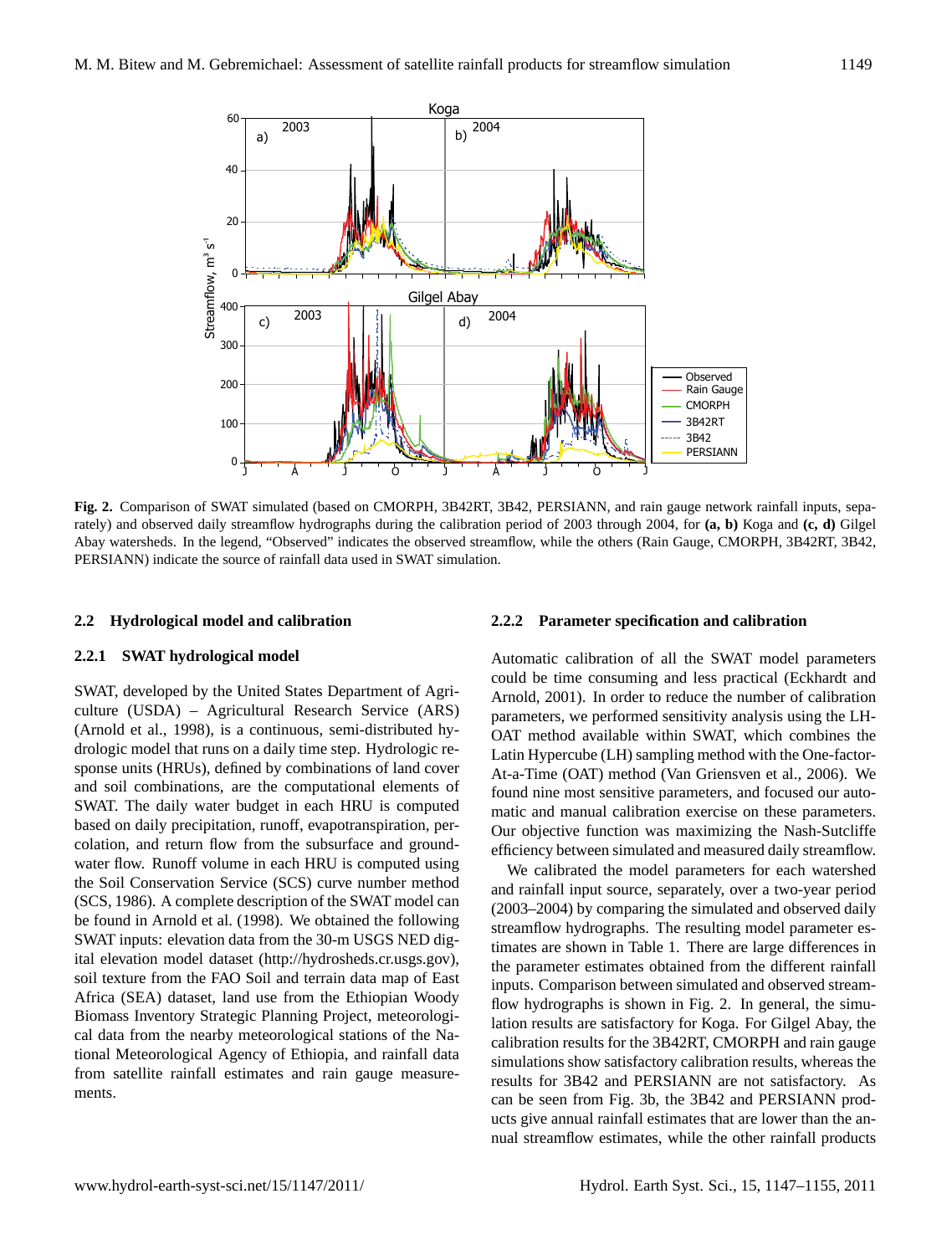| Parameter   | <b>Model Parameter</b>                                                         | Variable    | Unit                     | Parameter Values for Koga (Gilgel Abay) |                     |                       |                       |                       |
|-------------|--------------------------------------------------------------------------------|-------------|--------------------------|-----------------------------------------|---------------------|-----------------------|-----------------------|-----------------------|
| Type        |                                                                                |             |                          | Rain<br>gauge                           | <b>CMORPH</b>       | 3B42RT                | <b>PERSIANN</b>       | 3B42                  |
| Routing     | Hydraulic conductivity of<br>main channel alluvium                             | CH_K2       | mm<br>$h^{-1}$           | 1.1<br>(60)                             | 23.6<br>(60)        | 29.3<br>(60)          | 143.7<br>(60)         | 0.01<br>(60)          |
| Groundwater | Base flow alpha factor                                                         | Alpha_BF    | $day^{-1}$               | 0.97<br>(0.75)                          | 0.97<br>(0.75)      | 0.97<br>(0.75)        | 0.97<br>(0.75)        | 0.97<br>(0.75)        |
| <b>HRU</b>  | Curve number                                                                   | $CN2*$      |                          | 62<br>(50)                              | 69<br>(57)          | 69<br>(57)            | 73<br>(72)            | 72<br>(67)            |
| Basin       | Surface runoff lag<br>coefficient                                              | Surlag      | $\overline{\phantom{0}}$ | 0.001<br>(8)                            | 0.001<br>(8)        | 0.001<br>(8)          | 8.94<br>(8)           | 0.001<br>(0.1)        |
| Routing     | Manning's " $n$ " value for<br>main channel                                    | $CH_N2$     |                          | 0.04<br>(0.04)                          | 0.02<br>(0.04)      | 0.01<br>(0.04)        | 0.06<br>(0.04)        | 0.116<br>(0.04)       |
| <b>HRU</b>  | Soil hydraulic conductivity                                                    | Sol_K*      | mm<br>$hr^{-1}$          | 0.02<br>(0.0175)                        | 0.02<br>(0.0175)    | 0.02<br>(0.0175)      | 0.02<br>(0.0175)      | 0.02<br>(0.0175)      |
| <b>HRU</b>  | soil evaporation<br>compensation factor                                        | <b>ESCO</b> |                          | 0.92<br>(0)                             | $\mathbf{1}$<br>(0) | 0.99<br>(0)           | $\mathbf{1}$<br>(0)   | $\mathbf{1}$<br>(0)   |
| <b>HRU</b>  | Maximum canopy storage                                                         | canmx       |                          | 2.34<br>(2.5)                           | 2.34<br>(0)         | 1.44<br>(0)           | $\Omega$<br>(0)       | 0.39<br>(0)           |
| Groundwater | Deep aquifer percolation<br>fraction                                           | Rchrg_dp    |                          | 0.01<br>(0.25)                          | 0.01<br>(0)         | 0.01<br>(0)           | 0.01<br>(0)           | 0.01<br>(0)           |
| Groundwater | Groundwater delay                                                              | Gw_delay    | day                      | 31<br>(25)                              | 31<br>(25)          | 31<br>(25)            | 31<br>(25)            | 31<br>(25)            |
| Groundwater | Threshold depth of water<br>in the shallow aquifer for<br>return flow to occur | Gwqmn       | mm                       | $\overline{0}$<br>(1500)                | $\Omega$<br>(0)     | $\overline{0}$<br>(0) | $\overline{0}$<br>(0) | $\overline{0}$<br>(0) |

**Table 1.** SWAT model parameter estimates for each watershed and rainfall input source.

\* Values represent average values of spatial distribution.



**Fig. 3.** Comparison of annual rainfall depth derived from each rainfall source (CMORPH, 3B42, 3B42RT, PERSIANN, and rain gauges) to annual observed streamflow at the outlet of each watershed, for **(a)** Koga and **(b)** Gilgel Abay watershed.

give rainfall estimates substantially higher than the streamflow depth. This indicates that the lack of satisfactory calibration results for 3B42 and PERSIANN over Gilgel Abay is reflective of the substantial underestimation bias in the 3B42 and PERSIANN rainfall estimates.

Let us now compare the model parameter values resulting from the different rainfall inputs. For illustration, we focus on two parameters, CN2 (the Soil Conservation Service Curve Number) and Surlag (surface runoff lag coefficient), that control the overland flow, and two satellite rainfall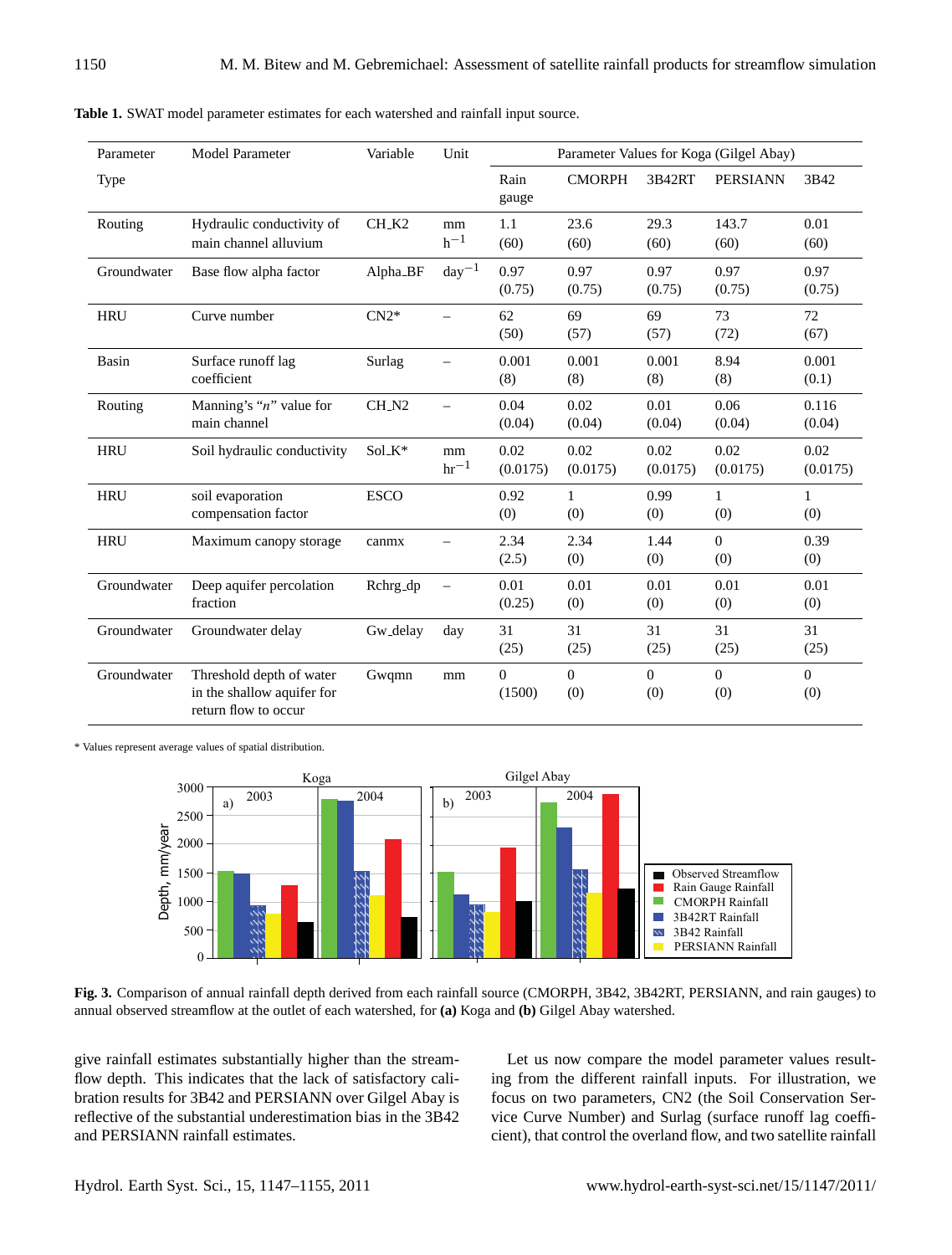inputs, CMORPH and PERSIANN. Increasing the CN2 values result in increasing runoff. The calibrated average CN2 value for Koga is 69 with CMORPH input and 73 with PER-SIANN input. This sequence of increasing CN2 is in agreement with the sequence of increasing the degree of rainfall underestimation by the products (see Fig. 3). The product that has the larger negative bias in rainfall (i.e. PERSIANN) results in higher CN2 values. Surlag is a lag factor for watersheds that control surface runoff storage by lagging a portion of the runoff that would have otherwise been released to the main channel. Higher Surlag value corresponds to more runoff release to the channel. Again, as expected, we find a higher Surlag value for PERSIANN compared to CMORPH. These differences in model parameters are compensating in one way or another for the difference in the input rainfall estimates for generating runoff. In other words, readjusting the model calibration parameter values to increase the streamflow simulation accuracy compensates for the underestimation error in satellite rainfall estimates by decreasing the performance of the simulation of other water balance components. Therefore, caution must be exercised when using satellite simulations of other water balance components when the model is calibrated only on the basis of streamflow.

#### **2.3 Approach and performance statistics**

We used rainfall data from each source (3B42RT, 3B42, CMORPH, PERSIANN, and rain gauges) for the validation period 2006 to 2007 as input into SWAT with model parameter estimates corresponding to each rainfall source (e.g., CMORPH rainfall for 2006–2007 would be used as input into SWAT model calibrated using the 2003–2004 CMORPH rainfall input) and watershed to simulate daily streamflow. We assess the performance accuracy of each simulation by comparison with observed streamflow. The comparison is made based on visual inspection of hydrographs and exceedance probabilities, and through the following performance statistics: coefficient of determination  $(R^2)$ , relative bias (Rbias), and Nash-Sutcliffe efficiency (NSE):

$$
R^{2} = \left[\frac{\sum_{i=1}^{n} (SIM_{i} - \overline{SIM}) (OBS_{i} - \overline{OBS})}{\sqrt{\sum_{i=1}^{n} (SIM_{i} - \overline{SIM})^{2}} \sqrt{\sum_{i=1}^{n} (OBS_{i} - \overline{OBS})^{2}}}\right]^{2}
$$
  
\nRbias =  $\frac{\sum_{i=1}^{n} (SIM_{i} - OBS_{i})}{\sum_{i=1}^{n} OBS_{i}}$ ,  
\nNSE =  $1 - \left[\frac{\sum_{i=1}^{n} (SIM_{i} - OBS_{i})^{2}}{\sum_{i=1}^{n} (OBS_{i} - \overline{OBS})^{2}}\right]$ ,

where SIM is the simulated daily streamflow, OBS is the observed daily streamflow,  $n$  is the total number of pairs of simulated and observed data, and the bar indicates average value over  $n$ . NSE indicates how well the plot of the observed value versus the simulated value fits the 1:1 line, and ranges from  $-\infty$  to 1, with higher values indicating better agreement (Legates and McCabe, 1999).  $R^2$  measures the variance of observed values explained by the simulated values. Rbias measures the relative error in total streamflow volume.

#### **3 Results and discussion**

We simulated daily streamflow for the validation period 2006–2007 from SWAT using rainfall input from each source and corresponding model parameters. In this section, we discuss the simulation results.

#### **3.1 Koga watershed**

,

Comparisons of simulated and observed streamflow for Koga watershed are given in Fig. 4. Let us first discuss the results for 2006. According to Fig. 4a, all simulations capture the overall shape of observed streamflow hydrographs, but underestimate the large flood peaks, with the rain gauge simulations showing better performance than the satellite simulations. The 3B42RT and CMORPH simulations are identical. Figure 4c shows that all simulations underestimate the frequency of the extreme events with probabilities of exceedance lower than 5%; the underestimations are severe for satellite rainfall simulations compared to the rain gauge simulations. According to Fig. 4e, the  $R^2$  values for the time series of daily streamflow between simulated and observed values vary in the range 0.4 to 0.6; the satellite rainfall simulations underestimate the total streamflow volume by 10% to 20%, while the rain gauge simulations give almost accurate results; the NSE values, ranging from 0.4 to 0.5, indicate that all the simulations exhibit moderate skills in reproducing daily streamflow.

Do the performance accuracy results hold in 2007? According to Fig. 4b, the 3B42RT, CMORPH and PERSIANN simulations capture the monsoonal pattern but underestimate all floods. The 3B42 simulations fail to see any of the flood events, while the rain gauge simulations show superior performance, better than any of the satellite simulations. According to Fig. 4d, the 3B42RT, CMORPH and PERSIANN simulations underestimate the frequency of all extremes events with probabilities of exceedance lower than 25%, while the 3B42 simulations do not even see any of the extremes. The rain gauge simulations reproduce the frequency of extreme events very well. According to Fig. 4f, the  $R^2$ values for the time series of daily streamflow between simulated and observed values are moderate (about 0.75) for all simulations except for the 3B42 simulation (0.05). All simulations underestimate the total streamflow volume; the degree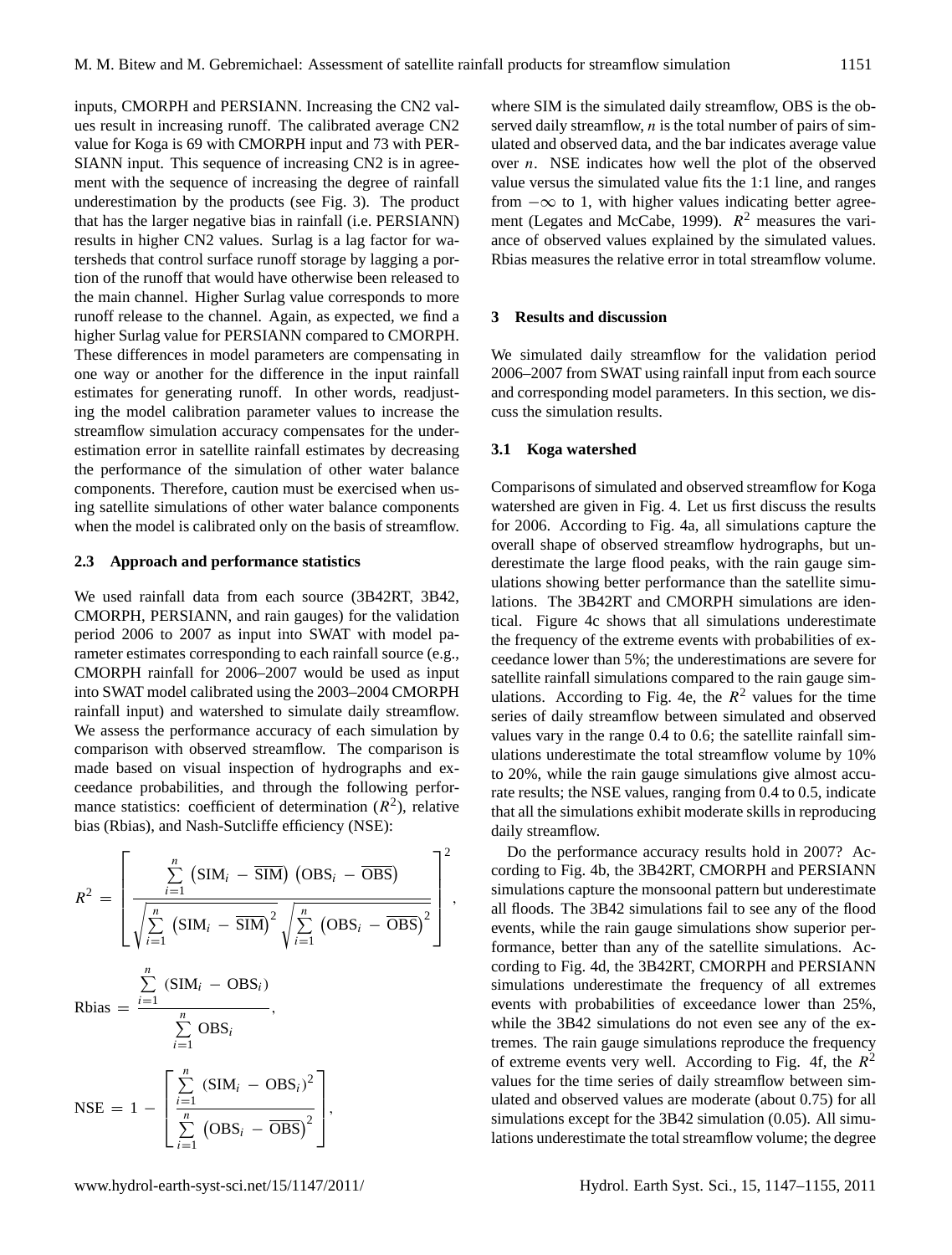

**Fig. 4.** Comparisons of SWAT simulated (based on CMORPH, 3B42RT, 3B42, PERSIANN, and rain gauge network rainfall inputs, separately) and observed daily streamflow for Koga watershed, in terms of **(a, b)** time series, **(c, d)** exceedance probabilities, and **(e, f)** performance statistics, for year **(a, c, e)** 2006, and **(b, d, f)** 2007.

of underestimation is very high for  $3B42$  (Rbias =  $-0.73$ ), moderate for the other satellite rainfall products (Rbias ranging from  $-0.34$  to  $-0.52$ ) and very low (Rbias =  $-0.05$ ) for the rain gauge simulations. Except for the 3B42, all simulations have positive NSE values, ranging from 0.4 to 0.8, indicating moderate skills of the simulations in reproducing the observed hydrographs. The 3B42 simulation has a negative NSE value indicating no skill in the simulations compared to simply using the mean as a predictor. Comparison of the performance statistics for 2006 and 2007 reveals that the 3B42RT, CMORPH and PERSIANN simulations show relatively stable performance over time (although with some variations in statistics) while the 3B42 simulations show large performance fluctuations from modest skill in 2006 to no skill in 2007.

## **3.2 Gilgel Abay watershed**

Comparisons of simulated and observed streamflow for the larger watershed, Gilgel Abay, are given in Fig. 5. Let us start with the 2006 results. Figure 5a shows that the 3B42RT, CMORPH and rain gauge simulations capture remarkably the observed streamflow hydrographs, while the 3B42 and PERSIANN simulations fail to capture satisfactorily the observed hydrographs resulting in substantial underestimation. Figure 5c shows that all the satellite simulations underestimate the frequency of extreme events; the underestimation is moderate in the case of 3B42RT and CMORPH but severe in the case of 3B42 and PERSIANN simulations; the rain gauge simulation performs very well. Figure 5e shows that the  $R^2$  values for the time series of daily streamflow between simulated and observed values are higher (0.75) for the 3B42RT, CMORPH and rain gauge simulations compared to the 3B42 (0.50) and PERSIANN (0.37) values. All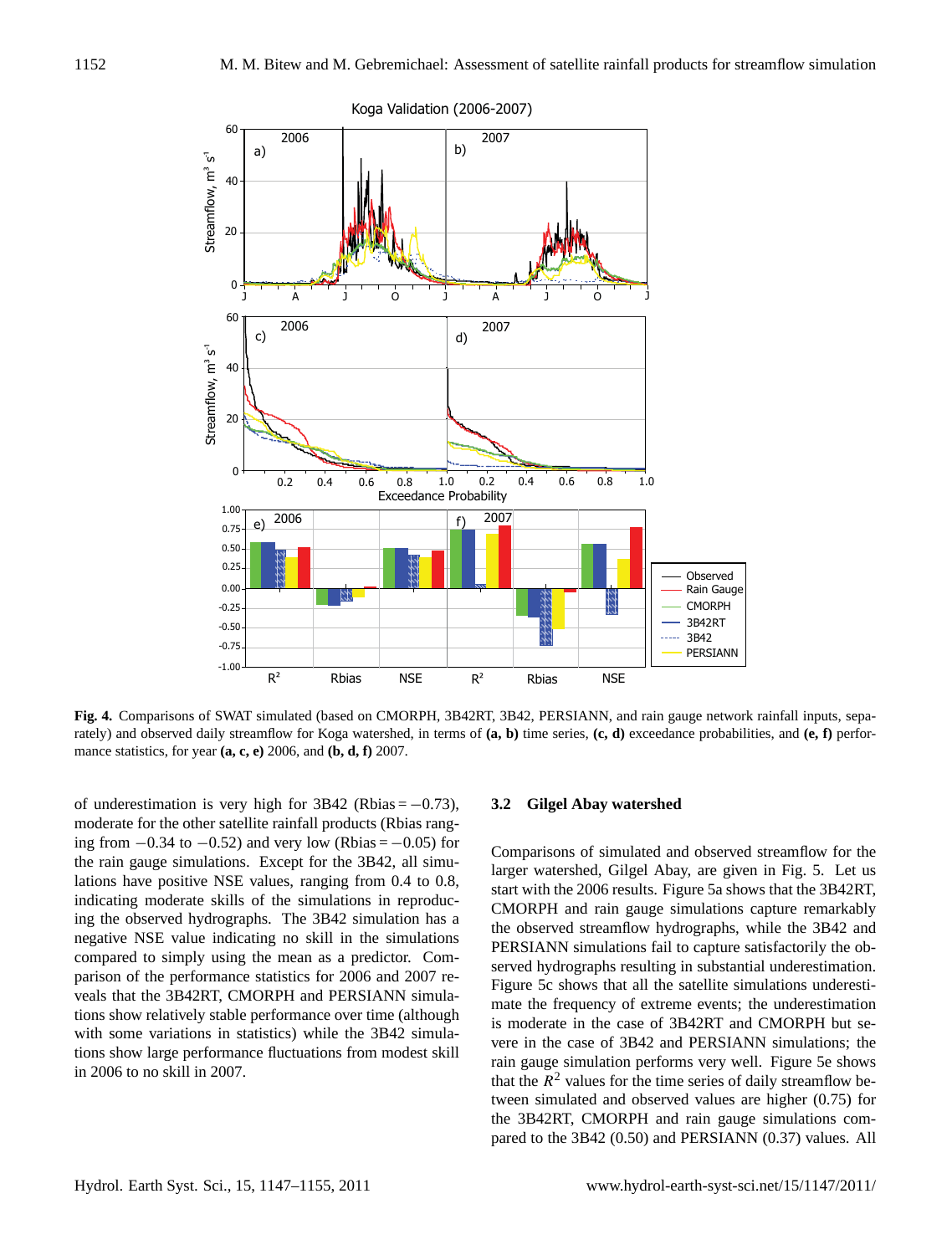

Gilgel Abay Validation (2006-2007)

**Fig. 5.** Same as in Fig. 4 but for Gilgel Abay.

simulations underestimate the total streamflow volume; the underestimation is negligible for the rain gauges, moderate (Rbias =  $-0.08$ ,  $-0.18$ ) for the 3B42RT and CMORPH, and severe (Rbias =  $-0.58$ ,  $-0.62$ ) for the 3B42 and PER-SIANN simulations. The NSE values are high (about 0.75) for the 3B42RT, CMORPH and rain gauge simulations, low (0.16) for the 3B42, and negative for PERSIANN. The performance accuracy of all satellite simulation is lower in 2007 than it is in 2006; however, the 3B42RT, CMORPH and rain gauge simulations still have modest skills in reproducing daily streamflow, while both 3B42 and PERSIANN show no skills.

## **3.3 Koga vs. Gilgel Abay**

Koga and Gilgel Abay are adjoining watersheds with significant differences in the watershed area, Koga at 299 km<sup>2</sup> and Gilgel Abay at 1656 km<sup>2</sup>. Figure 6 presents comparison of the performance statistics (Rbias and NSE) between the two watersheds, for each rainfall input simulation. Increasing watershed area increases slightly the performance

accuracy of the 3B42RT, CMORPH and rain gauge simulations, but decreases substantially the performance accuracy of the 3B42 and PERSIANN simulations. The increased performance accuracy of the 3B42RT, CMORPH and rain gauge simulations for larger watersheds is as expected due to the additional averaging process in larger watersheds that tends to dampen the random error in rainfall input and hydrological process approximation. The decreasing performance accuracy of the 3B42 and PERSIANN in larger watersheds is counter-intuitive and indicates that larger watersheds introduce much more errors from the unreliable rainfall estimates of 3B42 and PERSIANN than the reduction in random error gained due to more averaging. We acknowledge that the differences between the two watersheds may not be exclusively due to the watershed size, as Uhlenbrook et al. (2010) reported significant differences in the hydrological characteristics between the two watersheds.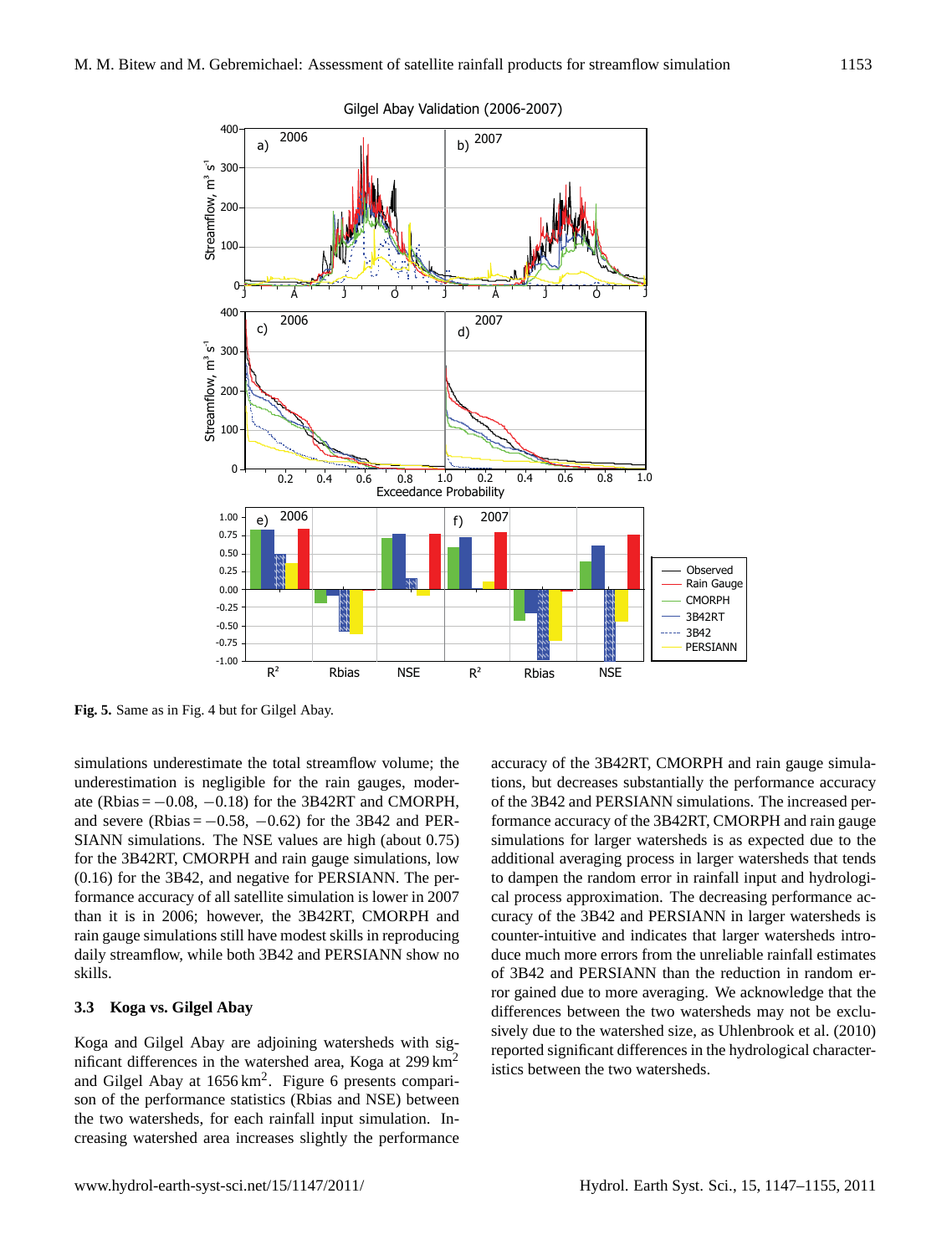

**Fig. 6.** Comparisons of the performance statistics (NSE and Rbias) of SWAT simulations (based on CMORPH, 3B42RT, 3B42, PER-SIANN, and rain gauge network rainfall inputs, separately) as a function of watershed size, for **(a)** NSE and **(b)** Rbias.

# **4 Conclusions**

The main purpose of this study is to assess the utility of satellite rainfall estimates as input into a hydrological model for daily streamflow simulation in the East African highlands. We limited our analyses to the following specifics: the semidistributed hydrologic model SWAT; adjoining two watersheds, Koga at 299 km<sup>2</sup> and Gilgel Abay at  $1656 \text{ km}^2$ ; and four types of satellite precipitation products (3B42RT, 3B42, CMORPH, and PERSIANN). Our results reveal that the utility of satellite rainfall products as input to SWAT for daily streamflow simulation strongly depends on the product type. The 3B42RT and CMORPH simulations show consistent and modest skills in their simulations but underestimate the large flood peaks. On the other hand, the 3B42 and PERSIANN simulations have inconsistent performance with poor or no skills. Let us put these results in perspective.

## **4.1 Microwave vs. infrared algorithm products**

Depending on the main input, satellite rainfall algorithms can be grouped into two categories: those that use primarily microwave data (e.g., CMORPH, 3B42RT) and those that use primarily infrared data (e.g., PERSIANN). The conventional notion is that the microwave-based algorithms fare better than the infrared-based algorithms. Our results indicate that not only are the microwave-based algorithms better than the infrared-based algorithm, but the infrared-based algorithm also has poor or no skills for streamflow simulations. We conclude that the infrared-based algorithm PER-SIANN is not a reliable source of rainfall data in the East African highlands.

## **4.2 Satellite-gauge vs. satellite-only products**

The conventional notion that the satellite rainfall estimates that incorporate rain gauge information perform better than the satellite-only estimates has led to the incorporation of rain gauge data into global satellite rainfall products. Our results turn this conventional notion on its head. The satellite-only product (3B42RT) performs much better than the satellite-gauge product (3B42). Apparently incorporating rain gauge data in satellite rainfall products has the undesirable consequence of deteriorating the quality of the satellite rainfall products in this region. This suggests that the algorithm used to incorporate rain gauge information in the satellite rainfall algorithms needs to be modified to account for the effects of mountainous topography and sparse rain gauge network.

## **4.3 Effect of watershed area**

One would expect the performance accuracy of the satellite streamflow simulations to increase as the watershed area becomes larger. Our results indicate that this actually depends on the satellite rainfall product used as input. For satellite rainfall products that have relatively reliable and consistent performance (3B42RT and CMORPH), the resulting streamflow simulations will indeed have higher performance for larger watersheds. However, for satellite rainfall products that have unreliable and inconsistent performance (3B42 and PERSIANN), the resulting streamflow simulations' performance accuracy decreases as the watershed area increases from 299  $\text{km}^2$  to 1656  $\text{km}^2$ , indicating that larger watersheds introduce more errors from the unreliable rainfall estimates of 3B42 and PERSIANN than the reduction in random error gained due to more averaging.

We have repeated the above analyses using different hydrologic models (HBV and MIKE SHE), and the results indicate that our conclusions are fairly insensitive to the choice of the model type (results not shown). Finally, we acknowledge the limitations of this study. As suggested by Uhlenbrook et al. (2010), there could be a large uncertainty in the observed streamflow data. The impact of watershed area was also investigated using only two watersheds. We recommend further investigation based on the analysis of a reasonably large number of watersheds with high-quality streamflow data.

*Acknowledgements.* Support for this study came from two NASA Grants (Award #: NNX08AR31G and NNX10AG77G) to the University of Connecticut.

Edited by: S. Uhlenbrook